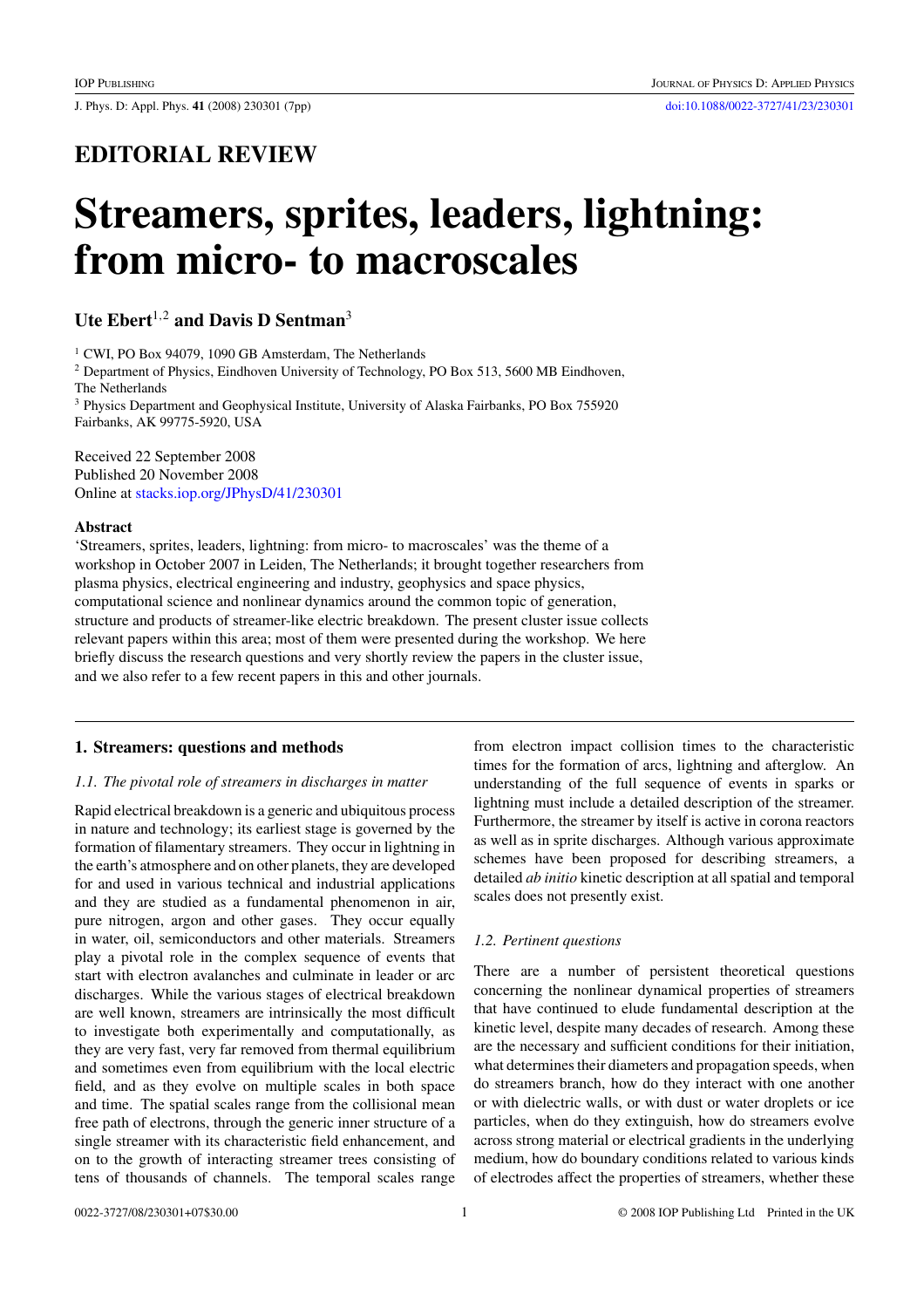be solid laboratory electrodes or the ionosphere, how does the gas composition, its electronegativity and photoionizability and the level of background ionization, determine streamer structure and dynamics, and how are streamer properties affected by an anisotropic conductivity such as induced by a strong external magnetic field?

All these questions have been grappled with in the past in one form or another by the various research groups in their respective laboratory or geophysical investigations, but ad hoc approaches have often had to be used in the absence of a fundamental theory to provide key parameters. Examples of this approach are lumped circuit analogies to determine the current flow in the streamer body behind the head, or 1.5D computational models for streamers with pre-determined radius, or the dielectric breakdown model to describe the overall branched structure of many streamers. These have proven to be very useful concepts that embody considerable physical insight, but a complete streamer theory would be able to provide detailed descriptions of all these quantities, as well as all other quantities associated with a streamer, from first principles. It is the development of such a comprehensive theory that stands as one of the goals of streamer research.

#### *1.3. Methodological progress and the topics of the workshop*

In recent years, research methodology has progressed significantly as computational power and sophistication of algorithms has advanced, and as faster and more sensitive detection technology has become available: in plasma diagnostics and plasma modelling, in observations and modelling of atmospheric electricity, in electric pulsed power technology, and in multiscale computing and nonlinear dynamics. The commonality and complexity of the breakdown problem are an incentive to cross disciplinary borders between plasma physics and chemistry, electrical engineering, industrial applications and geophysics, nonlinear dynamics and computational science. In fact, the frequency of crossreferencing among these disciplines in published research papers has increased considerably in recent years.

The workshop 'Streamers, sprites, leaders, lightning: from micro- to macroscales' at the Lorentz Center in Leiden, The Netherlands, in October 2007 created a forum for direct knowledge transfer among the various disciplines, and also for further development of methods and concepts within each discipline. It focused on the following topics relevant for laboratory, industrial and atmospheric discharges:

- (a) Microscopic mechanisms in different gases, their experimental identification and model implementation. This included photoionization, background ionization, electron impact excitation and ionization, thermal and nonthermal attachment and detachment processes, etc. That the rates of the fast processes in the streamer head scale to good approximation with gas density is a key to understanding why streamers at standard temperature and pressure and sprite discharges at high altitudes of the atmosphere are physically similar.
- (b) Macroscopic spatial structures. This includes observation and modeling of single streamers, their branching

or extinction, and interactions among streamers, experimental methods for discharge observations in the laboratory and the atmosphere and computational methods for studying their multiscale nature.

- (c) The electron energy distribution at the streamer tip and inside the discharge and the subsequent plasma chemistry. Here, we include plasma chemistry in corona reactors and other industrial applications, the impacts of lightning and transient luminous events on atmospheric composition, spectroscopic signatures of ionization, and its potential for x-ray emission in both the laboratory and in lightning.
- (d) Electrical properties of the discharge and their electromagnetic emissions. This includes coupling to pulsed power circuits, measurements of inner electric fields, modeling of charge distribution and charge transport.
- (e) Processes on earlier or later time scales, on the one hand the initiation of streamers, and on the other hand later processes such as secondary streamers, transition to leaders, glows or arcs, and afterglow effects, heating and convection.

# **2. The papers in the cluster issue and other recent literature**

The articles within the cluster issue are a representative sampling of recent research in various fields in which streamers play a role. Here we briefly discuss how they relate to each other and indicate where they fit into the broader field of streamer research, without attempting a complete review.

#### *2.1. The structure of streamers in ambient air*

The first five papers in the cluster issue deal with the basic macroscopic characteristics of streamers in air at standard temperature and pressure; this includes their diameter, speed of propagation and their branching into trees of many interacting streamers. The paper by Winands *et al* [\[1\]](#page-4-0) presents measurements of many positive or negative streamers emerging together from a wire electrode, showing that streamers of different polarity largely resemble each other. The authors have reported similar observations earlier in [\[2,](#page-4-0) [3\]](#page-4-0). In contrast, Eichwald *et al* [\[4\]](#page-4-0) and Nudnova and Starikovskii [\[5\]](#page-4-0) present measurements and simulations of single positive streamers that emerge from a needle electrode; Eichwald for d.c. voltage and Nudnova for sharp voltage pulses similarly to the experiments of Winands. The focus on positive streamers is quite generic for the recent streamer literature. The measurements presented by Briels *et al* [\[6\]](#page-5-0) elucidate these different statements about positive or negative streamers. These experiments cover a voltage range of 5–95 kV with different power supplies and show that for low voltages only positive streamers emerge while for higher voltages, negative streamers are generated as well; with increasing voltage the negative streamers more and more resemble the positive ones; they both form multiply branched trees.

The paper of Nudnova and Starikovskii [\[5\]](#page-4-0) builds on earlier work by Pancheshnyi, Starikoskii and Nudnova [\[7–10\]](#page-5-0); it focuses on simulation and experimental reconstruction of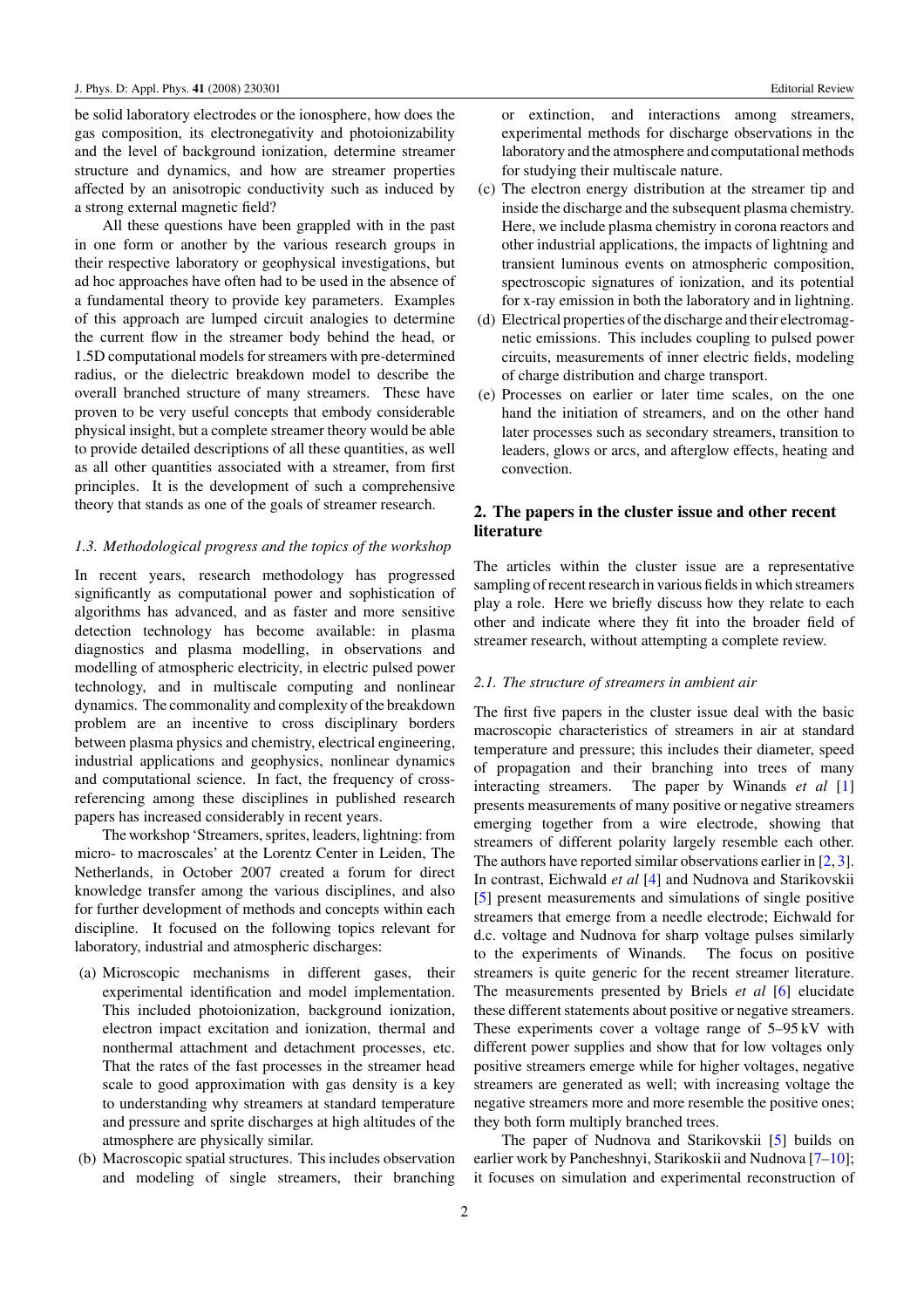the head structure of positive streamers as revealed in optical emissions from the light-emitting shell around the streamer head. This inner head structure with its associated strong field enhancement at the streamer tip is the most important element of a streamer, and its properties play a pivotal role in the dynamics, as many simulations show. Its structure as determined in simulations is here confirmed in experimental observations.

Within the voltage range of 5–96 kV, Briels *et al* [\[6\]](#page-5-0) find that the streamer diameter can vary by a factor of 15 and the propagation speed by a factor of 40; they present detailed measurements of diameters and velocities as a function of the applied voltage, as well as an empirical fit of the velocity as a function of the diameter. Experiments are here characterized by voltages rather than by hypothetical average electric fields, as the fields in a wire-to-plane or needle-to-plane electrode geometry are quite inhomogeneous. The electric field near the needle or wire electrode where the streamers are launched is primarily determined by electrode geometry and applied voltage and depends only weakly on the gap distance. This local field together with the availability of free electrons and with emission processes on the electrode surface determine the streamer inception; this inception process was recently imaged in [\[11\]](#page-5-0). After inception in the high field zone near the electrode, the streamers propagate into an undervolted region, i.e. into a region where the local electric field in the absence of streamers is below the breakdown value.

The asymmetry between positive and negative streamers in air (that also plays in lightning physics [\[12\]](#page-5-0)) is studied in the simulations by Luque *et al* [\[13\]](#page-5-0). Here, streamers both in homogeneous and in inhomogeneous fields are studied. First double headed streamers in homogeneous overvoltage fields are investigated, similarly to earlier simulations by Liu and Pasko [\[14,](#page-5-0) [15\]](#page-5-0). Then positive and negative streamers are launched from the high field region near needle electrodes, and they propagate into a low field region as in the experiments [\[6\]](#page-5-0). Positive streamers propagate with a similar relation between velocity and radius as in the experiments [\[6\]](#page-5-0), while negative streamers at low voltages broaden and extinguish, also in agreement with experiments.

A characteristic of many streamers and sprites is that discharge channels appear in groups; they can branch or extinguish, and sometimes they reconnect. The full threedimensional structure of streamer trees emerging from a needle electrode was recently analysed through stereographic imaging, and the branching angles were determined by Nijdam *et al* [\[16\]](#page-5-0). Fully three-dimensional simulations of two interacting streamers were performed by Luque *et al* [\[17\]](#page-5-0) showing that equally charged streamer heads do not necessarily repel each other, but in air they also can merge due to the nonlocal photo-ionization reaction.

# *2.2. The influence of magnetic fields and the role of medium and density*

Manders *et al* [\[18\]](#page-5-0) study short positive and negative streamers in ambient air in magnetic fields of 2.5–12.5 T. They observe that the streamer path bends due to the Hall effect and they reconstruct the local electric fields. These measurements are also relevant for sprite discharges above 75–85 km where the thermal electron collision frequency drops below the cyclotron frequency in the geomagnetic field.

Streamers are observed not just in air, but in almost any ionizable, nonconducting medium, be it gas, liquid or solid. We recall that phenomenological concepts of streamer propagation as presented in [\[19\]](#page-5-0) were originally developed in the context of ionization fronts in semiconductors [\[20\]](#page-5-0). In the present cluster issue, the review by Kolb *et al* [\[21\]](#page-5-0) on streamers in water and other dielectric liquids is included. Without aiming at any completeness of references, we also recall investigations in liquid nitrogen and helium [\[22,](#page-5-0) [23\]](#page-5-0) and in gaseous nitrogen–oxygen mixtures [\[24–26\]](#page-5-0). Discharges in other gases than air are of interest; we refer to [\[27–29\]](#page-5-0) for streamer processes in the ignition of high pressure discharge lamps, and to the collection of papers [\[30\]](#page-5-0) and to [\[31,](#page-5-0) [32\]](#page-5-0) for a discussion on discharges in the atmospheres of other planets. Images of streamers in ambient air at 1–9 bar can be found in [\[33\]](#page-5-0).

Similarity laws between phenomena in different gas densities such as streamers in ambient air and sprite discharges at high altitudes of the atmosphere are based on theoretical considerations [\[15,](#page-5-0) [34,](#page-5-0) [35\]](#page-5-0). These similarity laws are reviewed and experimentally tested on positive streamers by Briels *et al* in [\[26\]](#page-5-0) where the pressure was varied from 0.013 to 1 bar and the gap distance from 10 to 160 mm; the extrapolation to sprites works very well. We remark that the relevant scales of electric fields, electron and ion densities, lengths and times depend on gas density, whereas the voltage does not [\[26,](#page-5-0) [35\]](#page-5-0). The paper by Stenbaek-Nielsen and McHarg [\[36\]](#page-5-0) on high time resolution imaging of sprite discharges underscores the similarity of streamers and sprites from the geophysical side; the authors show the same light emission structure of the head, and analyse onset, velocities, brightness and size and branching, as well as later luminous and bead structures.

The essence of the streamer mechanism is the selfgenerated field enhancement at the streamer head. Adachi *et al* [\[37\]](#page-5-0) measure approximately the local field in sprite heads through a spectroscopic method. They estimate the charge moment transfer of the generating lightning stroke in the underlying thunderstorm, and deduce from it the evolution of the background electric field in the sprite region. This work further supports that indeed the streamer mechanism is active in sprite discharges. An important counterpart to the estimation of local electric fields from observations is the measurement of lightning currents and of the associated charge moment transfers between cloud and ground. Their global distributions and seasonal variations are discussed by Sato *et al* [\[38\]](#page-5-0).

The nonlocal photoionization reaction is an important ingredient for positive streamers in air specifically, but the actual reaction rates and photoabsorption lengths are not very reliably known, as discussed in [\[5,](#page-4-0) [17\]](#page-5-0). (The different case of repetitive streamer discharges with memory effects is discussed by Pancheshnyi in [\[39\]](#page-5-0); the d.c. driven streamers studied by Eichwald *et al* [\[4\]](#page-4-0) are repetitive as well.) There are actually two macroscopic observations that can give an indirect handle on the role of photo-ionization or pre-ionization relative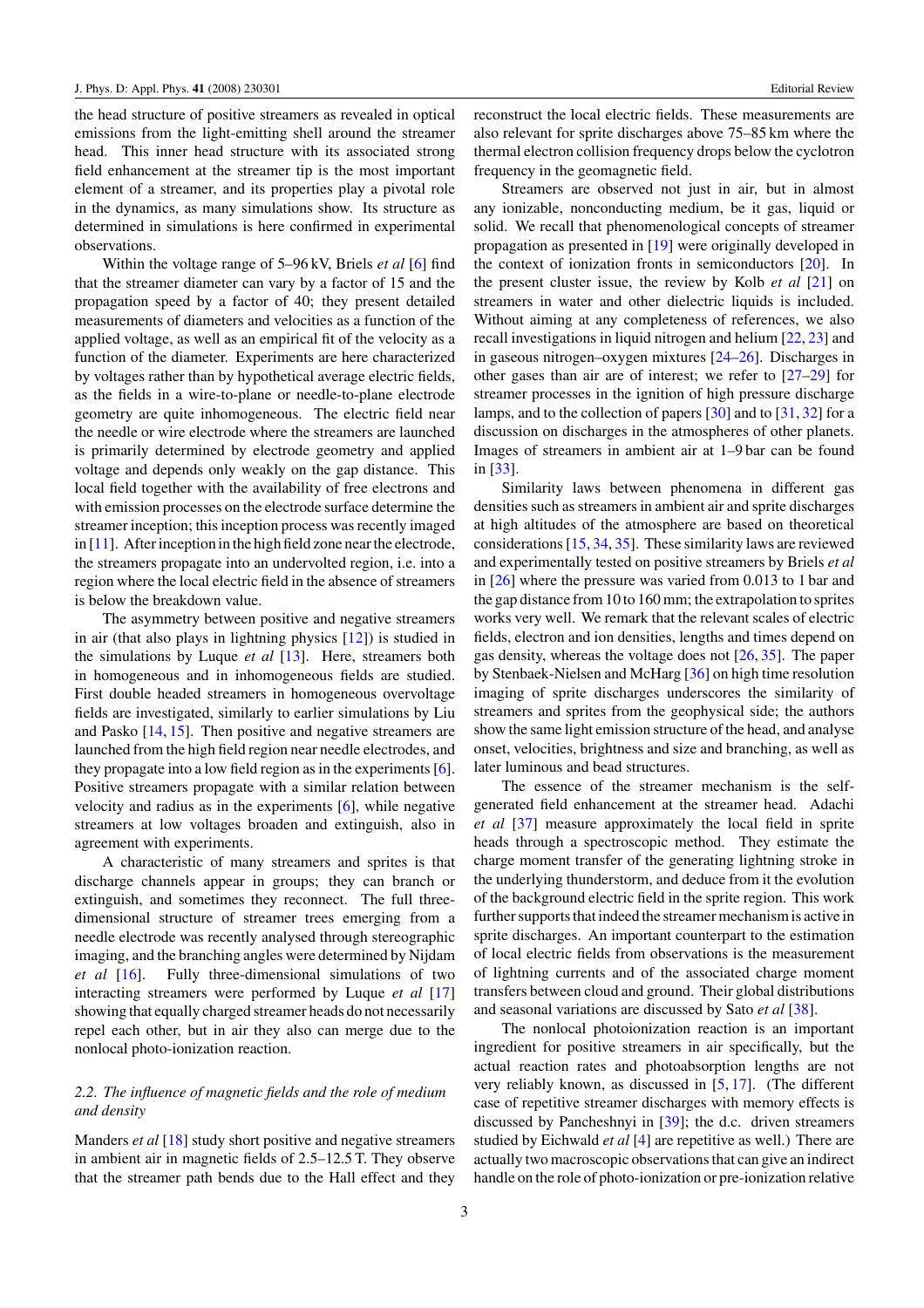to impact ionization, namely the bending of the streamer in a strong magnetic field [\[18\]](#page-5-0), and the merging or repulsion of two streamer heads [\[17\]](#page-5-0). The fact that photoionization is increasingly suppressed at pressures above approximately 80 mbar and for a decreasing oxygen–nitrogen ratio can be used in experiments such as  $[6, 16, 25, 26]$  $[6, 16, 25, 26]$  $[6, 16, 25, 26]$  $[6, 16, 25, 26]$  $[6, 16, 25, 26]$  $[6, 16, 25, 26]$  $[6, 16, 25, 26]$  to study this interaction further by analysing macroscopic phenomena.

# *2.3. UV and x-ray emissions, chemical products and energy deposition*

A characteristic and important feature of streamer discharges and transient luminous events are UV and x-ray emissions, chemical products and energy deposition.

X-ray emissions and gamma ray bursts from lightning are currently under very active investigation; the cluster issue contains two papers that investigate possible sources of intensive radiation. Nguyen *et al* [\[40\]](#page-5-0) measure multiple gamma ray bursts from a MV discharge in the laboratory. In contrast to earlier experimental investigations [\[41,](#page-5-0) [42\]](#page-5-0), they clearly attribute the bursts to the streamer-leader phase of the discharge. Milikh *et al* [\[43\]](#page-5-0) propose that UV flashes observed from a satellite are due to the streamer zone of upward propagating gigantic blue jets. Theoretical investigations [\[44–48\]](#page-5-0) of this effect are reviewed in section 2.4.

The total energy of sprites and other transient luminous events as inferred from three years of optical emission measurements made with the ISUAL instrument aboard the FORMOSAT2 satellite are described by Kuo *et al* [\[49\]](#page-5-0). While the energy deposition per event is of the order of 50 MJ for sprites, halos and elves, most of the energy is deposited in the upper atmosphere by elves, as they are the most frequent.

The streamer head can be considered a self-organized, highly efficient plasma reactor that travels through the gas; it initiates various chemical reactions that are important both in technical applications and in atmospheric chemistry. Van Heesch *et al* [\[50\]](#page-5-0) report extremely efficient generation of O<sup>∗</sup> radicals and ozone with rapidly pulsed streamer corona discharges when fast voltage pulses in the range of 50–90 kV are applied; they even reached a conversion of dissipated electrical energy into ozone above 50%. O<sup>∗</sup> radicals and ozone are widely used for disinfection purposes; its generation in other corona reactors is discussed in [\[2,](#page-4-0) [4,](#page-4-0) [51\]](#page-6-0).

Sprite chemistry is the atmospheric analogue of streamer chemistry; within the geophysical community it is a new subject treated in the cluster issue by Gordillo-Vazquez [\[52\]](#page-6-0) following the seminal study of Sentman *et al* [\[53\]](#page-6-0). These studies model the nonstationary, non-LTE chemical response of the upper atmosphere near 70 km to the passage of a streamer of typically observed magnitude. Using a chemical kinetics scheme involving several dozen neutral and ionic species and several hundred coupled chemical reactions, the models follow the production, loss and chemical transformation of species through a complex sequence of processes starting with breakdown in the streamer head and continuing until the system returns to predischarge equilibrium. The models include what are believed to be the principal processes involved in electrical discharges; ionization, excitation,

dissociation, collisional and radiative deactivation, attachment, detachment, recombination, charge exchange and various chemical reactions.

### *2.4. Simulations and theory*

Due to the many length and time scales involved and due to their nonlinear coupling in a dynamics far from equilibrium, streamer physics is a challenging multiscale problem [\[35\]](#page-5-0). The simulation of a propagating single streamer in cylindrical symmetry in fluid approximation with its inner shell structure is after more than 20 years of study now reaching maturity, a few recent papers are [\[4,](#page-4-0) [5,](#page-4-0) [7–9,](#page-5-0) [13–15,](#page-5-0) [34,](#page-5-0) [39,](#page-5-0) [54–58\]](#page-6-0). The cluster issue only contains such studies, plus a study by Naidis [\[59\]](#page-6-0) of repetitive discharges and the transition from streamer to the spark breakdown; these long times can presently only be treated by analytical approximations. In this section we also briefly review other recent developments in simulations and theory.

An efficient computational treatment of the nonlocal photoionization reaction in oxygen–nitrogen mixtures like air for fluid models was recently proposed independently by Ségur and co-workers [[56,](#page-6-0) [57,](#page-6-0) [60\]](#page-6-0) and Luque *et al* [\[58\]](#page-6-0); the cluster issue contains a detailed follow-up study by Capeillere ` *et al* of different computational strategies for calculating the monochromatic radiative transfer in air in fluid models for streamers [\[61\]](#page-6-0).

A vital computational issue is adaptive grid refinement that is capable of accurately resolving the inner spatial structure of the streamer head while avoiding the high computational costs of solving Laplace's equation in the large outer nonionized region on the same fine grid as the in the head region. Adaptive grid refinement in finite volume codes for single streamers was developed and thoroughly discussed by Montijn *et al* [\[54\]](#page-6-0), it was extended by Luque *et al* with photoionization [\[58\]](#page-6-0) and to full three dimensions [\[17\]](#page-5-0). The cluster issue contains a study on adaptive grid refinement in finite element codes by Papadakis *et al* [\[62\]](#page-6-0); another parallel adaptive mesh refinement code on Cartesian grids was recently presented by Pancheshnyi *et al* [\[63\]](#page-6-0); Kolobov and co-workers also have recently published some streamer results based on dynamically adaptive Cartesian meshes [\[64\]](#page-6-0). Note that avalanches [\[55\]](#page-6-0), propagating streamers and unstable branching streamers form a ladder of increasing computational complexity as density gradients become steeper and the physical branching instability should be clearly distinguished from a numerical instability. The branching time was found to saturate with decreasing size of the numerical grid in simulations by Montijn *et al* [\[65\]](#page-6-0); these simulations were performed in cylindrical symmetry as many before and therefore in fact give an upper bound for the branching time in full three dimensions, but they do not follow the true evolution after branching.

Full three-dimensional simulations of streamers in fluid approximation pose a major computational challenge. Interesting phenomena include the full branching structure after the streamer head has destabilized, the interaction of several streamers and almost all interactions of streamers with electrodes, walls, particles or local inhomogeneities.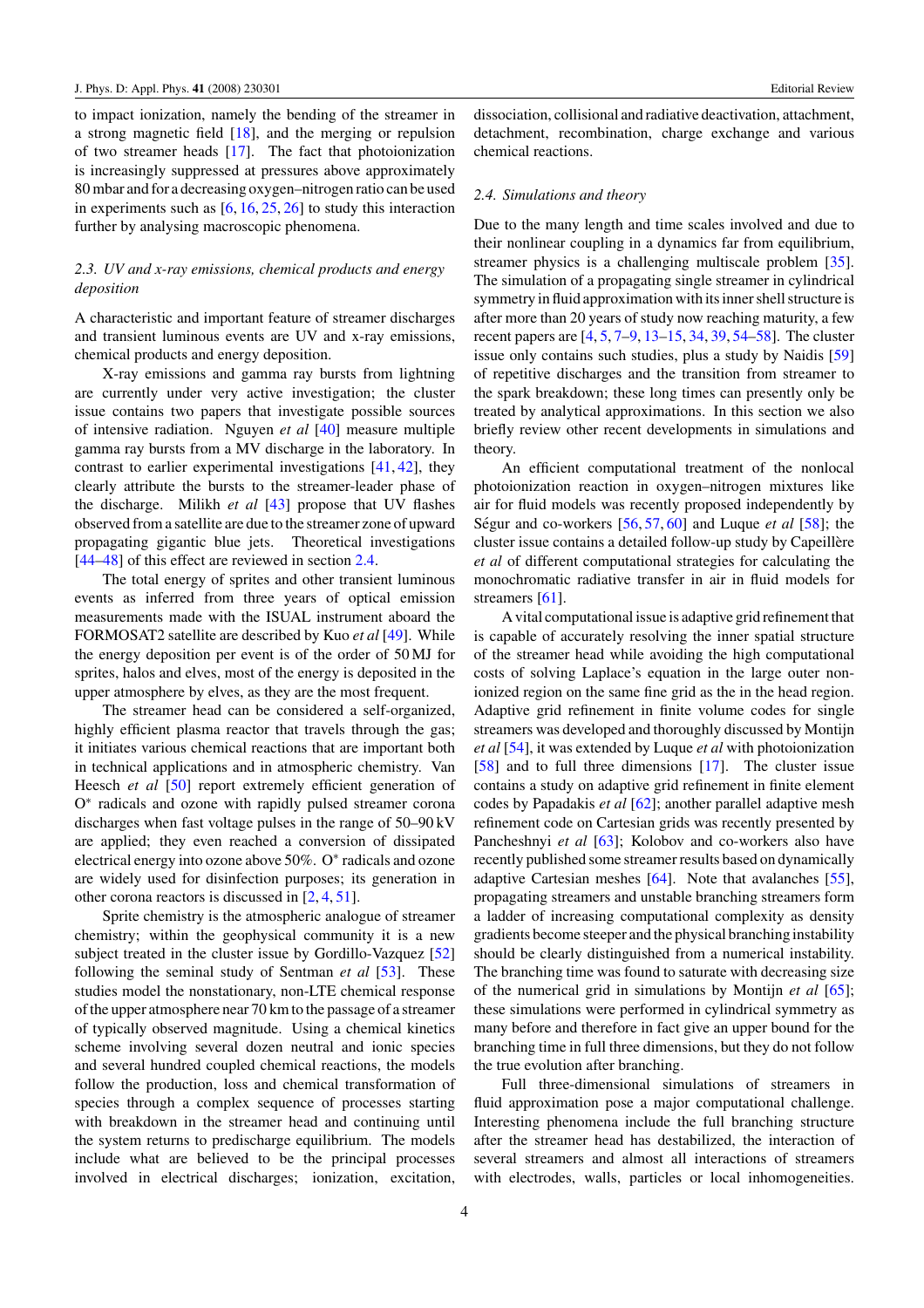<span id="page-4-0"></span>Kulikovsky [\[66\]](#page-6-0) and Pancheshnyi [\[39\]](#page-5-0) have presented images of 3D simulations of streamers at the moment of branching with low numerical accuracy on uniform grids. Luque *et al* [\[17\]](#page-5-0) recently have developed a parallelizable 3D code with dynamically adapting grid refinement, and they have studied the interaction of two streamers with this method.

The study of interfacial motion in nonlinear dynamics gives firm theoretical support for the statement that streamers can branch without any noise or disorder if the streamer head has developed into a dynamically unstable state. In section 5 of [\[35\]](#page-5-0), this branching concept of a Laplacian instability is confronted with the old branching concept based on stochastic ionization avalanches that can be found in many textbooks and that can be traced back to Raether in the 1930s. An extensive analysis of a moving boundary approximation for the deterministic fluid model in [\[67–70\]](#page-6-0) places streamer branching in the mathematical context of other branching problems in nature such as viscous fingering, dendritic solidification etc.

Even though streamers can branch in fully deterministic fluid models, random motion of individual particles or a disordered background can trigger an inherent branching instability earlier than it would occur in a deterministic system. The influence of random initial conditions was studied in a 1D model by Arrayás et al [\[71\]](#page-6-0). The influence of 'bubbles' of slightly different density on streamer branching in 2D was recently studied by Babaeva and Kushner [\[72\]](#page-6-0), while they studied the influence of dust particles on streamer propagation in [\[73\]](#page-6-0). These studies are obviously relevant for discharges in liquids with bubbles [\[21\]](#page-5-0) as well as in thunderclouds or in dust devils on Mars; these processes as well as sliding discharges along dielectric walls will not be further reviewed here.

There are hundreds to tens of thousands of streamer heads in the laboratory  $[1, 50]$  $[1, 50]$ , or in the streamer zones of lightning leaders and of blue jets or in sprite discharges; to model them in fluid approximation is beyond the capabilities of the current generation of computers, therefore models must be reduced. Several simple electrodynamic approximations have been proposed, e.g. by Bazelyan and Raizer [\[19\]](#page-5-0), and they are extended and used in  $[43]$ . In a search for such simple electrodynamic models, the heads of simulated single streamers are characterized by charge content, voltage, radius and velocity in  $[13]$ . On the other hand, the study  $[74]$  shows that a group of streamers can exhibit different electrodynamic behaviour than a single streamer. In particular, the electric field in the streamer channels can be completely screened in a group of streamers, but not in a single streamer.

On the other end of the hierarchy of length scales, the stochastics of single particles may play a role in the development and dynamics of streamers; ultimately, a fluid model is just an approximation of the true particle dynamics. In fact, a comparison of a Monte Carlo and a fluid realization of the same streamer ionization front shows that electron energies and the plasma density behind the front increasingly deviate with increasing electric field [\[45\]](#page-5-0). This is, of course, a precursor of the electron runaway effect that could be a source of x-ray or gamma radiation of energetic streamers. This idea motivated Moss *et al* [\[44\]](#page-5-0), Li *et al* [\[45\]](#page-5-0) and Chanrion and Neubert [\[46\]](#page-5-0) to investigate Monte Carlo models of streamers and sprites. Moss and Li did this in one-dimensional approximation while Chanrion studies three-dimensional streamers and uses so-called superparticles. However, Li *et al* have demonstrated in another paper [\[47\]](#page-5-0) that superparticle simulations of avalanches and streamers can suffer from strong numerical artefacts. They are developing a hybrid model [\[48\]](#page-5-0) that treats the high field region with low electron numbers using a Monte Carlo model, and the ionized streamer interior with a fluid model. Monte Carlo models or hybrid Monte Carlo-fluid models can also track the primary excitations of molecules after the passage of the streamer front as an input for chemistry models, as well as trace fluctuations of particle numbers as a possible additional trigger for the streamer branching instability.

#### **Acknowledgments**

The authors thank the staff of the Lorentz Center in Leiden, The Netherlands, for the administrative support of the workshop 'Streamers, sprites, leaders, lightning: from micro- to macroscales', in particular, Wies Groeneboer, Henriette Jensenius, Maartje Kruk and Wim van Saarloos. They acknowledge financial support for the workshop by the Lorentz Center, by the Dutch research school 'Center for Plasma Physics and Radiation Technology (CPS)', by the group 'Elementary Processes in Plasmas (EPG)' at Eindhoven University of Technology, by the Netherlands' Organization for Scientific Research (NWO) through 'Exacte Wetenschappen (EW)', through the national research school 'Nonlinear Dynamics of Natural Systems (NDNS)', and through a joint Dutch–Russian research grant, and by the companies Philips and Renault. They thank the editors of *Journal of Physics D: Applied Physics* for the invitation to be guest editors of the present cluster issue. And finally, they thank the staff of IOP Publishing, in particular, Lesley Fifield, for the careful handling of the manuscripts.

#### **References**

- [1] Winands G J J, Liu Z, Pemen A J M, van Heesch E J M and Yan K 2008 Analysis of streamer properties in air as function of pulse and reactor parameters by ICCD photography *J. Phys. D: Appl. Phys.* **41** [234001](http://dx.doi.org/10.1088/0022-3727/41/23/234001)
- [2] Winands G J J, Liu Z, Pemen A J M, van Heesch E J M, Yan K and van Veldhuizen E M 2006 Temporal development and chemical efficiency of positive streamers in a large scale wire-plate reactor as a function of voltage waveform parameters *J. Phys. D: Appl. Phys.* **39** [3010](http://dx.doi.org/10.1088/0022-3727/39/14/020)
- [3] Winands G J J, Liu Z, van Heesch E J M, Pemen A J M and Yan k 2008 ADS and CDS streamer generation as function of pulse parameters *IEEE Trans. Plasma Sci.* **36** [926](http://dx.doi.org/10.1109/TPS.2008.924097)
- [4] Eichwald O, Ducasse O, Dubois D, Abahazem A, Merhabi N, Benhenni M and Yousfi M 2008 Experimental analysis and modeling of streamer dynamics in air positive corona discharges at atmospheric pressure: towards an estimation of O and N radical production *J. Phys. D: Appl. Phys.* **41** [234002](http://dx.doi.org/10.1088/0022-3727/41/23/234002)
- [5] Nudnova M M and Starikovskii A Yu 2008 Streamer head structure: role of ionization and photoionization *J. Phys. D: Appl. Phys.* **41** [234003](http://dx.doi.org/10.1088/0022-3727/41/23/234003)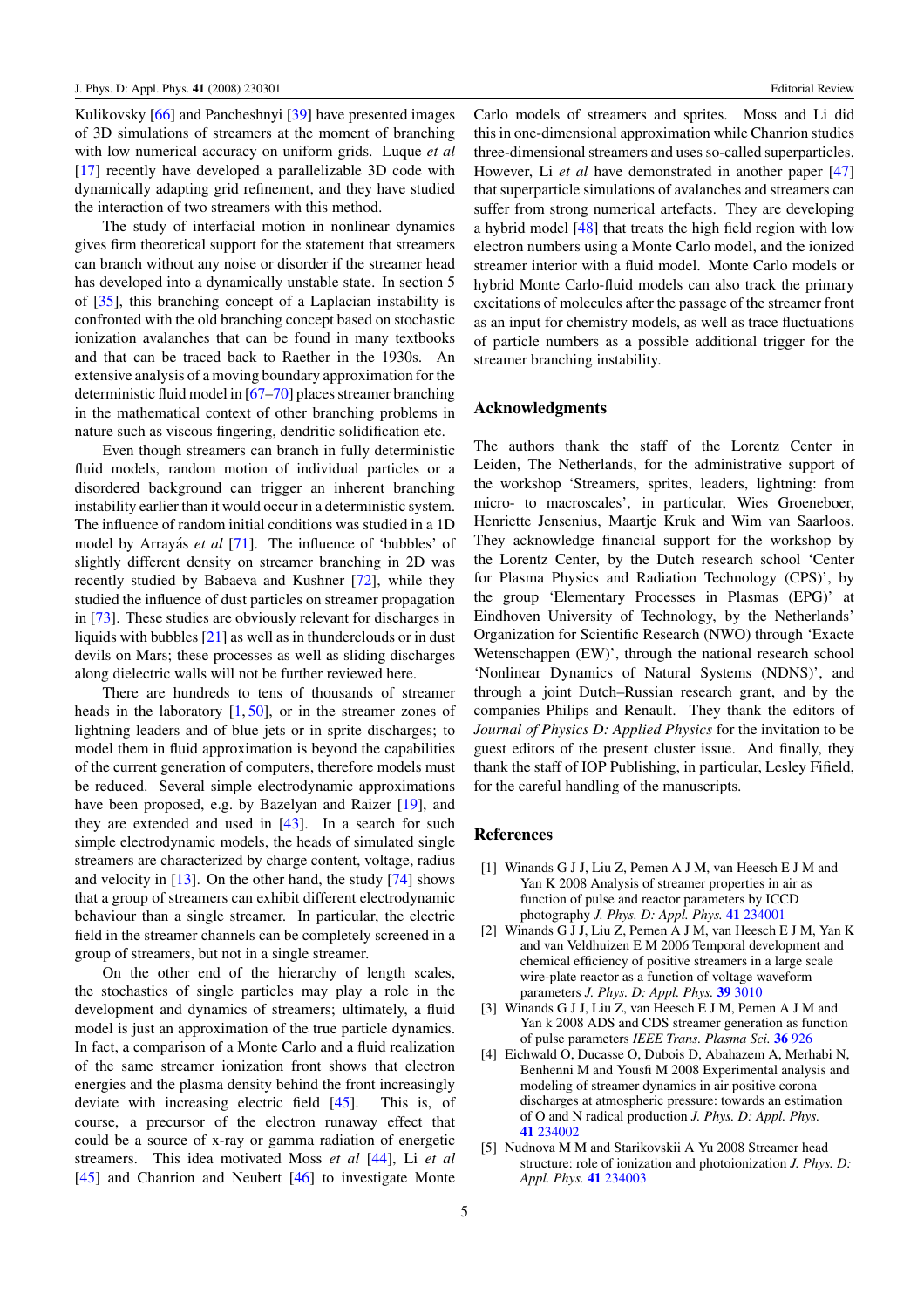- <span id="page-5-0"></span>[6] Briels T M P, Kos J, Winands G J J, van Veldhuizen E M and Ebert U 2008 Positive and negative streamers in ambient air: measuring diameter, velocity and dissipated energy *J. Phys. D: Appl. Phys.* **41** [234004](http://dx.doi.org/10.1088/0022-3727/41/23/234004)
- [7] Pancheshnyi S V and Starikovskii A Y 2003 Two-dimensional numerical modelling of the cathode-directed streamer development in a long gap at high voltage *J. Phys. D: Appl. Phys.* **36** [2683](http://dx.doi.org/10.1088/0022-3727/36/21/014)
- [8] Pancheshnyi S and Starikovskii A Y 2004 Stagnation dynamics of a cathode-directed streamer discharge in air *Plasma Sources Sci. Technol.* **13** [B1](http://dx.doi.org/10.1088/0963-0252/13/3/B01)
- [9] Pancheshnyi S, Nudnova M and Starikovskii A 2005 Development of a cathode-directed streamer discharge in air at different pressures: experiment and comparison with direct numerical simulation *Phys. Rev* E **71** [016407](http://dx.doi.org/10.1103/PhysRevE.71.016407)
- [10] Nudnova M M and Starikovskii A Yu 2008 Development of streamer flash initiated by HV pulse with nanosecond rise time *IEEE Trans. Plasma Sci.* **36** [896](http://dx.doi.org/10.1109/TPS.2008.920289)
- [11] Briels T M P, van Veldhuizen E M and Ebert U 2008 Time resolved measurements of streamer inception in air *IEEE Trans. Plasma Sci.* **36** [908](http://dx.doi.org/10.1109/TPS.2008.920223)
- [12] Williams E R 2006 Problems in lightning physics—the role of polarity asymmetry *Plasma Sources Sci. Technol.* **15** [S91](http://dx.doi.org/10.1088/0963-0252/15/2/S12)
- [13] Luque A, Ratushnaya V and Ebert U 2008 Positive and negative streamers in ambient air: modeling evolution and velocities *J. Phys. D: Appl. Phys.* **41** [234005](http://dx.doi.org/10.1088/0022-3727/41/23/234005)
- [14] Liu N Y and Pasko V P 2004 Effects of photoionization on propagation and branching of positive and negative streamers in sprites *J. Geophys. Res.* **109** [A09311](http://dx.doi.org/10.1029/2004JA010693)
- [15] Pasko V P 2007 Red sprite discharges in the atmosphere at high altitude: the molecular physics and the similarity with laboratory discharges *Plasma Sources Sci. Technol.* **16** [S13](http://dx.doi.org/10.1088/0963-0252/16/1/S02)
- [16] Nijdam S, Moerman J S, Briels T M P, van Veldhuizen E M and Ebert U 2008 Stereo-photography of streamers in air *Appl. Phys. Lett.* **92** [101502](http://dx.doi.org/10.1063/1.2894195)
- [17] Luque A, Ebert U and Hundsdorfer W 2008 Interaction of streamers in air and other oxygen–nitrogen mixtures *Phys. Rev. Lett.* **101** [075005](http://dx.doi.org/10.1103/PhysRevLett.101.075005)
- [18] Manders F, Christianen P C M and Maan J C 2008 Propagation of a streamer discharge in a magnetic field *J. Phys. D: Appl. Phys.* **41** [234006](http://dx.doi.org/10.1088/0022-3727/41/23/234006)
- [19] Bazelyan E M and Raizer Yu P 1998 *Spark Discharge* (Boca Raton FL: CRC Press)
- [20] Dyakonov M I and Kachorovsky I Yu 1989 Streamer discharge in a homogeneous field *Sov. Phys.—JETP* **68** 1070
- [21] Kolb J F, Joshi R P, Xiao S and Schoenbach K H 2008 Streamers in water and other dielectric liquids *J. Phys. D: Appl. Phys.* **41** [234007](http://dx.doi.org/10.1088/0022-3727/41/23/234007)
- [22] Frayssines P E, Lesaint O, Bonifaci N, Dénat A and Devaux F 2003 Prebreakdown and breakdown phenomena under uniform field in liquid nitrogen and comparison with mineral oil *IEEE Trans. Dielectr. Electr. Insul.* **10** [970](http://dx.doi.org/10.1109/TDEI.2003.1255774)
- [23] Li Z, Bonifaci N, Dénat A, Atrazhev V M and Atrazhev V V 2008 Ionization and charge transport phenomena in liquid helium induced by corona discharge *J. Electrostat.* **66** [263](http://dx.doi.org/10.1016/j.elstat.2008.01.005)
- [24] Yi W J and Williams P F 2002 Experimental study of streamers in pure N<sub>2</sub> and N<sub>2</sub>/O<sub>2</sub> mixtures and a ∼13 cm gap *J. Phys. D: Appl. Phys.* **35** [205](http://dx.doi.org/10.1088/0022-3727/35/3/308)
- [25] Briels T M P, van Veldhuizen E M and Ebert U 2008 Positive streamers in ambient air and in a nitrogen–oxygen-mixture (99.8 : 0.2) *IEEE Trans. Plasma Sci.* **36** [906](http://dx.doi.org/10.1109/TPS.2008.924510)
- [26] Briels T M P, van Veldhuizen E M and Ebert U 2008 Positive streamers in air and nitrogen of varying density: experiments on similarity laws *J. Phys. D: Appl. Phys.* **41** [234008](http://dx.doi.org/10.1088/0022-3727/41/23/234008)
- [27] Czichy M, Hartmann T, Mentel J and Awakowicz P 2008 Ignition of mercury-free high intensity discharge lamps *J. Phys. D: Appl. Phys.* **41** [144027](http://dx.doi.org/10.1088/0022-3727/41/14/144027)
- [28] Beckers J, Manders F, Aben P C H, Stoffels W W and Haverlag M 2008 Pulse, dc and ac breakdown in high pressure gas discharge lamps *J. Phys. D: Appl. Phys.* **41** [144028](http://dx.doi.org/10.1088/0022-3727/41/14/144028)
- [29] Sobota A, van Veldhuizen E M and Stoffels W W 2008 Discharge ignition near a dielectric *IEEE Trans. Plasma Sci.* **36** [912](http://dx.doi.org/10.1109/TPS.2008.924614)
- [30] Leblanc F, Aplin K, Yair Y, Harrison G, Lebreton J P and Blanc M ed 2008 Planetary Atmospheric Electricity (32 articles) *Space Sci. Rev.* **137** [1–532](http://dx.doi.org/10.1007/s11214-008-9418-0)
- [31] Harrison R G, Aplin K L, Leblanc F and Yair Y 2008 Planetary Atmospheric Electricity *Space Sci. Rev.* **[137](http://dx.doi.org/10.1007/s11214-008-9419-z)** 5
- [32] Roussel-Dupré R, Colman J J, Symbalisty E, Sentman D and Pasko V P 2008 Physical processes related to discharges in planetary atmospheres *Space Sci. Rev.* **[137](http://dx.doi.org/10.1007/s11214-008-9385-5)** 51
- [33] Tardiveau P *et al* 2008 Nanosecond scale discharge dynamics in high pressure air *IEEE Trans. Plasma Sci.* **36** [894](http://dx.doi.org/10.1109/TPS.2008.917770)
- [34] Liu N Y and Pasko V P 2006 Effects of photoionization on similarity properties of streamers at various pressures in air *J. Phys. D: Appl. Phys.* **39** [327](http://dx.doi.org/10.1088/0022-3727/39/2/013)
- [35] Ebert U, Montijn C, Briels T M P, Hundsdorfer W, Meulenbroek B, Rocco A and van Veldhuizen E M 2006 The multiscale nature of streamers *Plasma Sources Sci. Technol.* **15** [S118](http://dx.doi.org/10.1088/0963-0252/15/2/S14)
- [36] Stenbaek-Nielsen H C and McHarg M G 2008 High time-resolution sprite imaging: observations and implications *J. Phys. D: Appl. Phys.* **41** [234009](http://dx.doi.org/10.1088/0022-3727/41/23/234009)
- [37] Adachi T *et al* 2008 Electric fields and electron energies in sprites and temporal evolutions of lightning charge moment *J. Phys. D: Appl. Phys.* **41** [234010](http://dx.doi.org/10.1088/0022-3727/41/23/234010)
- [38] Sato M, Takahashi Y, Yoshida A and Adachi T 2008 Global distribution of intense lightning discharges and their seasonal variations *J. Phys. D: Appl. Phys.* **41** [234011](http://dx.doi.org/10.1088/0022-3727/41/23/234011)
- [39] Pancheshnyi S 2005 Role of electronegative gas admixtures in streamer start, propagation and branching phenomena *Plasma Sources Sci. Technol.* **14** [645](http://dx.doi.org/10.1088/0963-0252/14/4/002)
- [40] Nguyen C V, van Deursen A P J and Ebert U 2008 Multiple gamma bursts from long discharges in air *J. Phys. D: Appl. Phys.* **41** [234012](http://dx.doi.org/10.1088/0022-3727/41/23/234012)
- [41] Dwyer J R, Rassoul H K, Saleh Z, Uman M A, Jerauld J and Plumer J A 2005 X-ray bursts produced by laboratory sparks in air *Geophys. Res. Lett.* **32** [L20809](http://dx.doi.org/10.1029/2005GL024027)
- [42] Rahman M, Cooray V, Ahmad N A, Nyberg J, Rakov V A and Sharma S 2008 X rays from 80 cm long sparks in air *Geophys. Res. Lett.* **35** [L06805](http://dx.doi.org/10.1029/2007GL032678)
- [43] Milikh G M and Shneider M N 2008 Model of UV flashes due to gigantic blue jets *J. Phys. D: Appl. Phys.* **41** [234013](http://dx.doi.org/10.1088/0022-3727/41/23/234013)
- [44] Moss G D, Pasko V, Liu N and Veronis G 2006 Monte Carlo model for analysis of thermal runaway electrons in streamer tips in transient luminous events and streamer zones of lightning leaders *J. Geophys. Res.* **111** [A011350](http://dx.doi.org/10.1029/2005JA011350)
- [45] Li C, Brok W J M, Ebert U and van der Mullen J J A M 2007 Deviations from the local field approximation in negative streamer heads *J. Appl. Phys.* **101** [123305](http://dx.doi.org/10.1063/1.2748673)
- [46] Chanrion O and Neubert T 2008 A PIC-MCC code for simulation of streamer propagation in air *J. Comput. Phys.* **227** [7222](http://dx.doi.org/10.1016/j.jcp.2008.04.016)
- [47] Li C, Ebert U and Brok W J M 2008 Avalanche to streamer transition in particle simulations *IEEE Trans. Plasma Sci.* **36** [910](http://dx.doi.org/10.1109/TPS.2008.922487)
- [48] Li C, Ebert U, Brok W J M and Hundsdorfer W 2008 Spatial coupling of particle and fluid models for streamers: where nonlocality matters *J. Phys. D: Appl. Phys.* **41** [032005](http://dx.doi.org/10.1088/0022-3727/41/3/032005)
- [49] Kuo C L, Chen A B, Chou R K, Tsai L Y, Hsu R R, Su H T, Frey H U, Mende S B, Takahashi Y and Lee L C 2008 Radiative emission and energy precipitation in transient luminous events *J. Phys. D: Appl. Phys.* **41** [234014](http://dx.doi.org/10.1088/0022-3727/41/23/234014)
- [50] van Heesch E J M, Winands G J J and Pemen A J M 2008 Evaluation of pulsed streamer corona experiments to